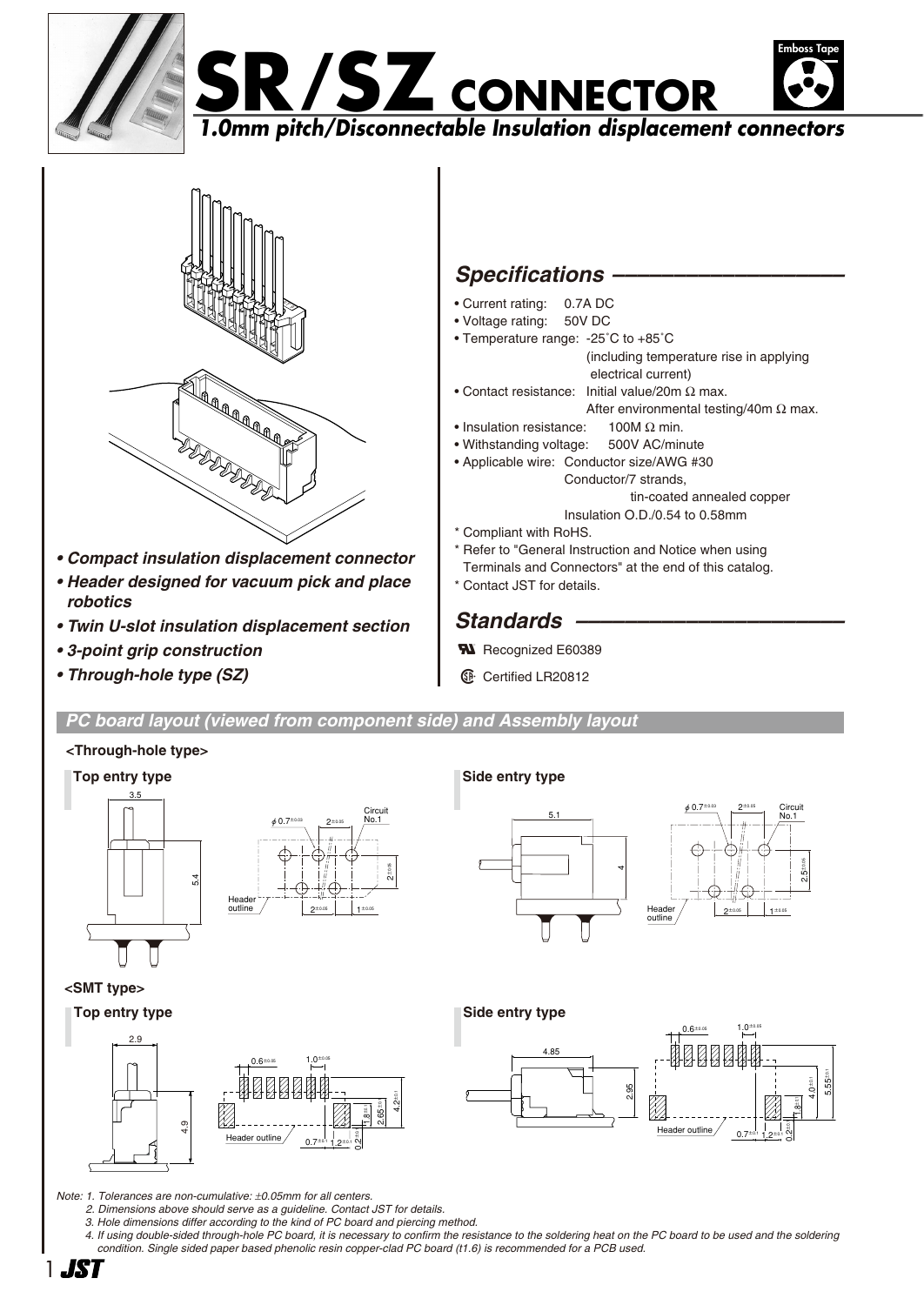# **SR/SZ CONNECTOR**

#### *Socket*



| Cir-<br>cuits  | Model No.      | Dimensions (mm) |      |               |
|----------------|----------------|-----------------|------|---------------|
|                |                | A               | B    | $Q'$ ty / box |
| $\overline{2}$ | 02SR-3S        | 1.0             | 3.0  | 2,000         |
| 3              | 03SR-3S        | 2.0             | 4.0  | 2,000         |
| 4              | 04SR-3S        | 3.0             | 5.0  | 2,000         |
| 5              | <b>05SR-3S</b> | 4.0             | 6.0  | 2,000         |
| 6              | 06SR-3S        | 5.0             | 7.0  | 2,000         |
| $\overline{7}$ | 07SR-3S        | 6.0             | 8.0  | 2,000         |
| 8              | <b>08SR-3S</b> | 7.0             | 9.0  | 2,000         |
| 9              | 09SR-3S        | 8.0             | 10.0 | 2,000         |
| 10             | <b>10SR-3S</b> | 9.0             | 11.0 | 2,000         |
| 11             | 11SR-3S        | 10.0            | 12.0 | 2,000         |
| 12             | <b>12SR-3S</b> | 11.0            | 13.0 | 2,000         |
| 13             | <b>13SR-3S</b> | 12.0            | 14.0 | 2,000         |
| 14             | <b>14SR-3S</b> | 13.0            | 15.0 | 2,000         |
|                |                |                 |      |               |

Material and Finish

Contact: Phosphor bronze, tin-plated (reflow treatment) Housing: PA, UL94V-0, natural

*RoHS compliance*

# *Shrouded header (Through-hole type)*







| Cir-                       | Model No.      |                 | Dimensions (mm) |      | $Q'$ ty / box                  |       |  |
|----------------------------|----------------|-----------------|-----------------|------|--------------------------------|-------|--|
| cuits                      | Top entry type | Side entry type | A               | B    | Top entry type Side entry type |       |  |
| 3                          | <b>B03B-SZ</b> | <b>S03B-SZ</b>  | 2.0             | 5.2  | 12,825                         | 9,405 |  |
| 4                          | <b>B04B-SZ</b> | <b>S04B-SZ</b>  | 3.0             | 6.2  | 10.800                         | 7,920 |  |
| 5                          | <b>B05B-SZ</b> | <b>S05B-SZ</b>  | 4.0             | 7.2  | 9,225                          | 6,765 |  |
| 6                          | <b>B06B-SZ</b> | <b>S06B-SZ</b>  | 5.0             | 8.2  | 8,100                          | 5,940 |  |
| $\overline{7}$             | <b>B07B-SZ</b> | <b>S07B-SZ</b>  | 6.0             | 9.2  | 7.200                          | 5,280 |  |
| 8                          | <b>B08B-SZ</b> |                 | 7.0             | 10.2 | 6,525                          |       |  |
| 9                          | <b>B09B-SZ</b> |                 | 8.0             | 11.2 | 5.850                          |       |  |
| 11                         | <b>B11B-SZ</b> |                 | 10.0            | 13.2 | 4,950                          |       |  |
| 14                         | *B14B-SZ       |                 | 13.0            | 16.2 | 4.050                          |       |  |
|                            |                |                 |                 |      |                                |       |  |
| <b>Material and Finish</b> |                |                 |                 |      |                                |       |  |

Contact: Brass, tin-plated (reflow treatment) Housing: Glass-filled PBT, UL94V-0, natural (white)

*Note: \*Marked product is not UL approved.*

*<For reference> As the color identification,*

*the following alphabet shall be put in the underlined part. For availability, delivery and minimum order quantity, contact JST.*

*ex.* **S03B-SZLE-**

*(blank)...natural (white) LE...light blue*